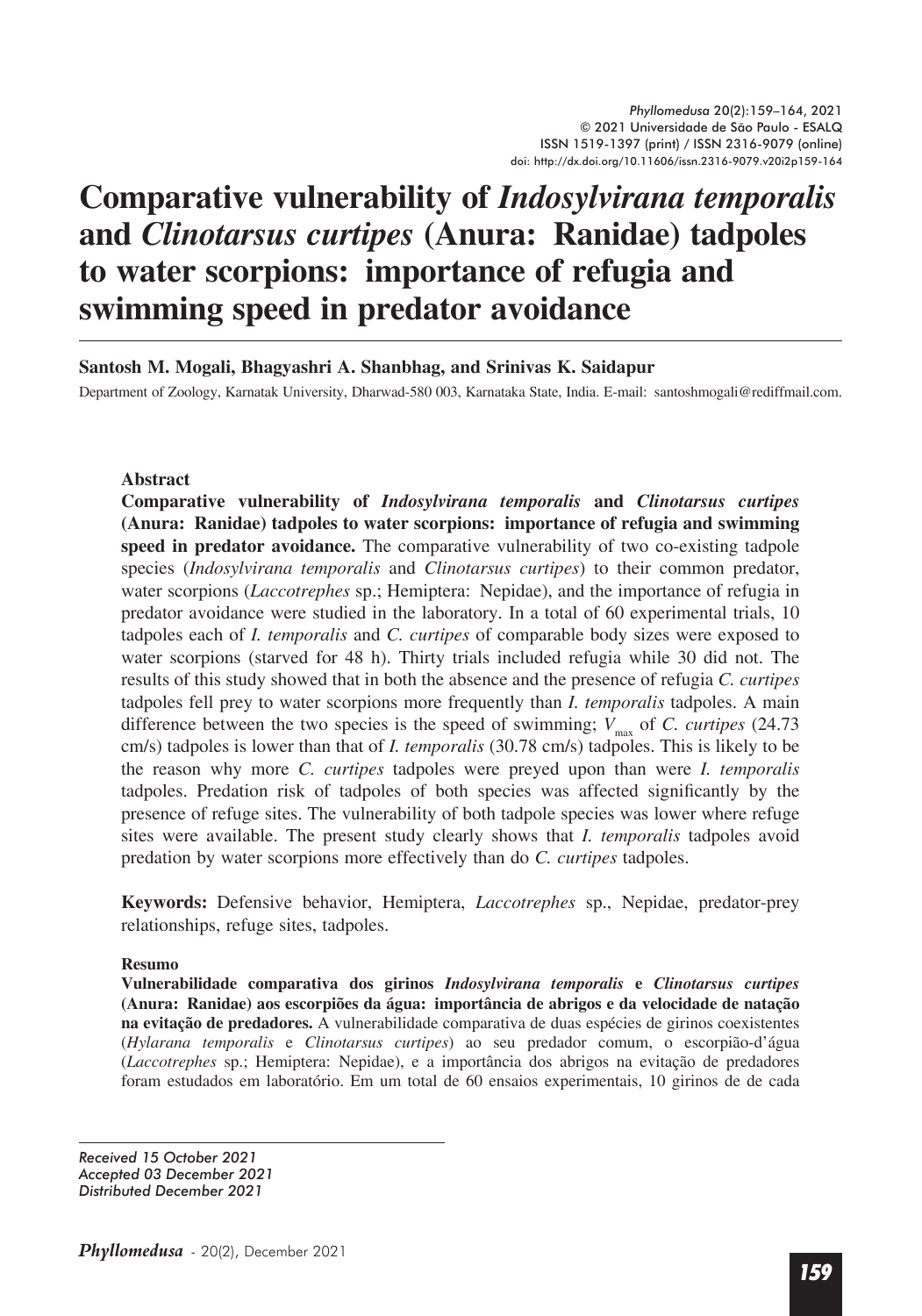espécie, tamanhos de corpo comparáveis, foram expostos a escorpiões-d'água (mantidos sem alimento por 48 horas). Trinta experimentos incluíram abrigos, enquanto outros 30 não o fizeram. Os resultados deste estudo mostraram que, tanto na ausência como na presença de abrigos, os girinos de C. curtipes foram predados mais frequentemente do que os girinos de I. temporalis. Uma diferença principal entre as duas espécies foi a velocidade de natação; a  $V_{\text{max}}$  dos girinos de C. curtipes (24,73) cm/s) foi menor que a dos girinos de *I. temporalis* (30,78 cm/s). Provavelmente foi esse o motivo pelo qual mais girinos de C. curtipes foram predados em relação I. temporalis. O risco de predação de girinos de ambas as espécies foi significativamente influenciado pela presença de locais de refúgio. A vulnerabilidade de ambas as espécies foi menor onde havia locais de abrigo disponíveis. O presente estudo mostra claramente que os girinos de I. temporalis evitam mais eficazmente a predação por escorpiões-d'água do que os girinos de C. curtipes.

Palavras-chave: comportamento defensivo, girinos, Hemiptera, Laccotrephes sp., locais de abrigo, Nepidae, relações predador-presa.

#### **Introduction**

In nature, predation is a major selective force acting on prey that forces the evolution of strategies for assessment of predation threat and the development of antipredator defense strategies in order to optimize survival and fitness (Lima and Dill 1990). In aquatic environments, tadpoles of most anurans face varying levels of predation threat and therefore evolve a variety of defense strategies. Antipredator strategies of anuran tadpoles observed in earlier studies include increased activity or high swimming speed in order to run away from predators (Hews 1988, Van Buskirk and McCollum 2000), reduction in activity levels to avoid detection (Kiesecker et al. 1996, Schmidt and Amézquita 2001, Saidapur et al. 2009, Mogali et al. 2011, 2012, 2020a), aggregation (Spieler and Linsenmair 1999) and increased use of refuge sites (Stauffer and Semlitsch 1993, Nystrom and Abjornsson 2000, Hossie and Murray 2010, Mogali et al. 2019) depending upon species. Because they exist in aquatic environments, anuran tadpoles mainly use chemical signals to assess predation threats since visual information may be obscured in water that is turbid or densely vegetated (Kiesecker *et al.* 1996, Mogali 2018).

The tadpoles of Indosylvirana temporalis (Günther, 1864) and Clinotarsus curtipes

(Jerdon, 1853) co-exist along gently flowing streams and in isolated pockets of water along sides of streams during the post-monsoon season in the South-Western Ghats of India (Hiragond and Saidapur 2001, Mogali et al. 2012, 2016). They are mainly bottom dwellers and thrive on detritus and algal matter (Hiragond and Saidapur 2001). Visibility is low in these water bodies due to shadows from vegetation, and the benthic area that is naturally covered by leaf litter and detritus (Mogali et al. 2019). These water bodies are home to several types of predatory invertebrates including water scorpions, Laccotrephes sp. (Hemiptera: Nepidae). Water scorpions are considered ambush/sit-and-wait, non-gap-limited predators with excellent vision. In nature, they are well camouflaged in the vegetation or detritus, and ambush unsuspecting prey including tadpoles of *I. temporalis* and *C. curtipes* with a quick grasping action of the forelegs (Mogali et al. 2020b).

Earlier studies from our laboratory show that, under predation threat by water scorpions, the availability of refuge sites minimizes the larval mortality of both predator-naïve and predatorexperienced *I. temporalis* (Mogali et al. 2019) and *C. curtipes* (unpubl. data). They also show that predator-experienced tadpoles of both species use refuge sites more effectively and survive better than predator-naïve tadpoles.

In natural environments, we noticed that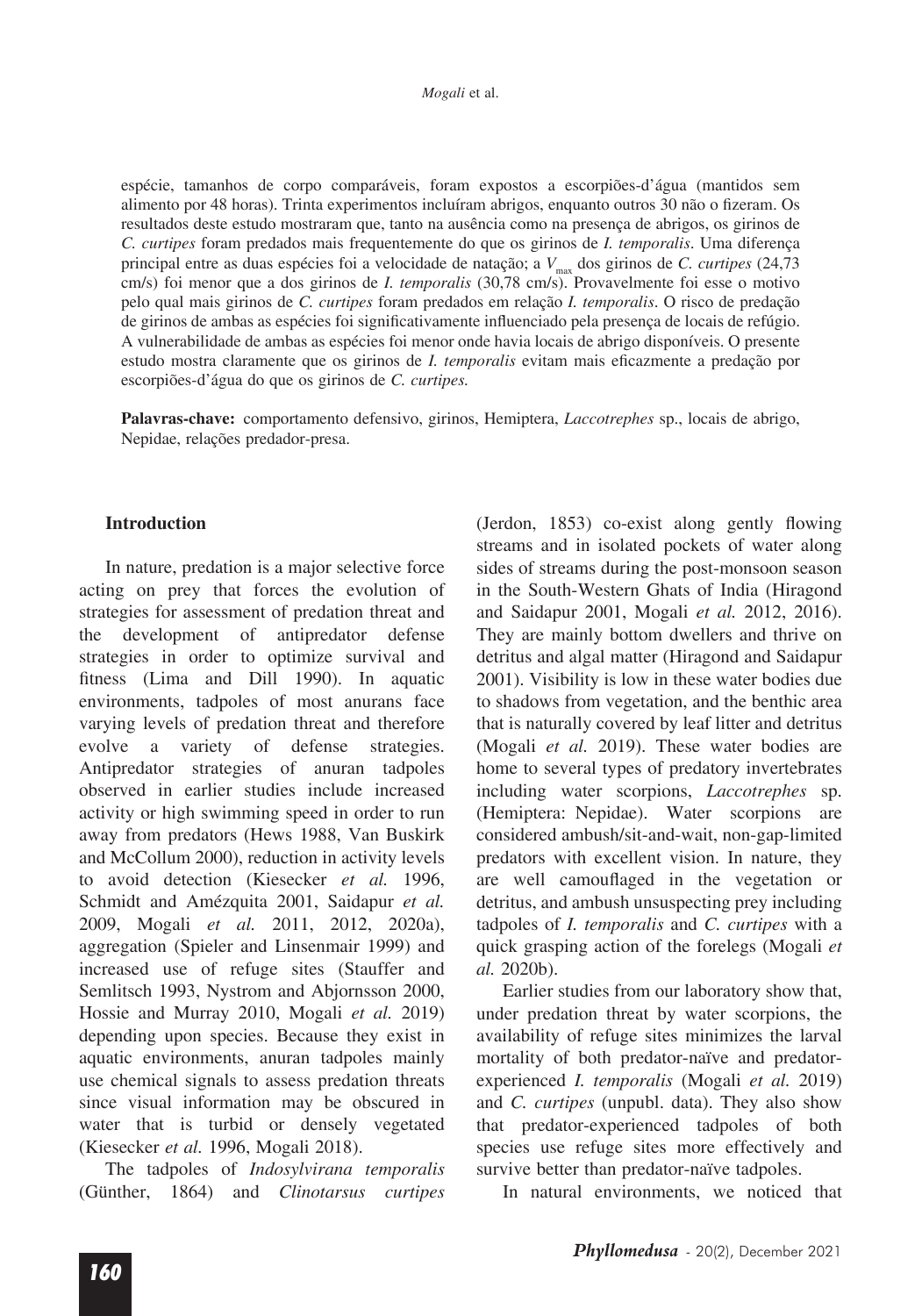tadpoles of both species co-exist and use similar hiding places when needed, hence it is very important to know about the comparative vulnerability of tadpoles to their common predator, water scorpions. Hence, the present study was designed to determine the comparative vulnerability of wild-caught tadpoles (predatorexperienced) of *I. temporalis* and *C. curtipes* of comparable body size at early stages of development (Gosner stages 25–27) to free hunting water scorpions both in the presence and the absence of refuge sites. We hypothesized that there should be a difference in the vulnerability between two anuran tadpole species.

## **Materials and Methods**

Tadpoles of *Hylarana temporalis* (Gosner stages  $27-28$ ;  $N = \sim 800$  and *Clinotarsus curtipes* (Gosner stage 25;  $N = \sim 800$ ) were collected from a stream in the Western Ghats near Anmod village (15.43088° N, 74.37360° E), Karnataka State, India in November and brought to the laboratory. Tadpoles of each species were placed separately in glass aquaria  $(90 \times 30 \times 15$  cm) containing 25 L of aged tap water and used as a stock. Tadpoles of both species are herbivores and were fed boiled spinach to sustain growth and development. The water scorpions (*Laccotrephes* sp.; predators; *N*  $= 70$ ) were collected from the same location that the tadpoles were obtained and were reared individually in plastic tubs (14 cm diameter and 7 cm deep) with 500 mL of aged tap water to avoid cannibalism. Prior to the commencement of the experiment, predators were daily fed equally with both prey species (3 *I. temporalis* + 3 *C. curtipes* tadpoles; Gosner stage 25) for at least four days.

## *Experiment 1: Comparative Vulnerability of Prey Species*

This experiment was designed to determine the comparative vulnerability of *I. temporalis* and *C. curtipes* tadpoles to predatory water scorpions and the importance of refugia in predator avoidance. We carried out a total of sixty experimental trials over a week period. Ten trials were conducted per day, in ten separate experimental tubs each containing one of two treatments. Each trial started at 07:00 AM and ended at 07:00 the next day. In each trial ten tadpoles each of *I. temporalis* (Gosner stages 27–28; 21.12  $\pm$  0.23 mm in total length; 5.37  $\pm$ 0.14 mm in width and weight  $58.00 \pm 3.42$  mg; mean ± SD across all trials) and *C. curtipes*  (Gosner stage 25; 21.10  $\pm$  0.24 mm in total length;  $5.35 \pm 0.16$  mm in width and weight  $57.80 \pm 3.50$  mg; mean  $\pm$  SD) of comparable body sizes were released in a plastic tub (32 cm diameter and 14 cm deep) containing 3 L of aged tap water. They were allowed to acclimate for 30 min. Then one water scorpion  $(61.50 \pm 3.49 \text{ mm})$ in total length,  $10.18 \pm 0.24$  mm in width and weighing  $629.0 \pm 13.15$  mg; mean  $\pm$  SD across all trials) starved for 48 h was introduced into the tub. After 24 h the number of surviving *I. temporalis* and *C. curtipes* tadpoles was recorded to compute the number of tadpoles of each species lost due to predation.

In thirty trials (five per day over six days) the tubs containing the tadpoles and predators provided no refugia for the tadpoles. In a second thirty trials, carried out five per day over the same six days, the tubs contained structural refuges made using water soaked (two days) leaves of *Aporosa lindleyana* (dry mass 15 ± 1.6 g; mean  $\pm$  SD) chopped into  $\sim$  1 cm<sup>2</sup> pieces. These were spread at the bottom of the testing tubs to serve as shelters/ refuge sites. Predation risk was studied as described above. The test tubs in all trials were washed thoroughly before each trial. Both tadpole species were well fed with boiled spinach before trials. However, during the trial hours they were not provided any food. All experimental trials were carried out at room temperature (25°C). Relative vulnerability of *I. temporalis* and *C. curtipes* tadpoles to predation in each experiment was tested using Mann-Whitney *U-*tests (SPSS software ver. 16.0).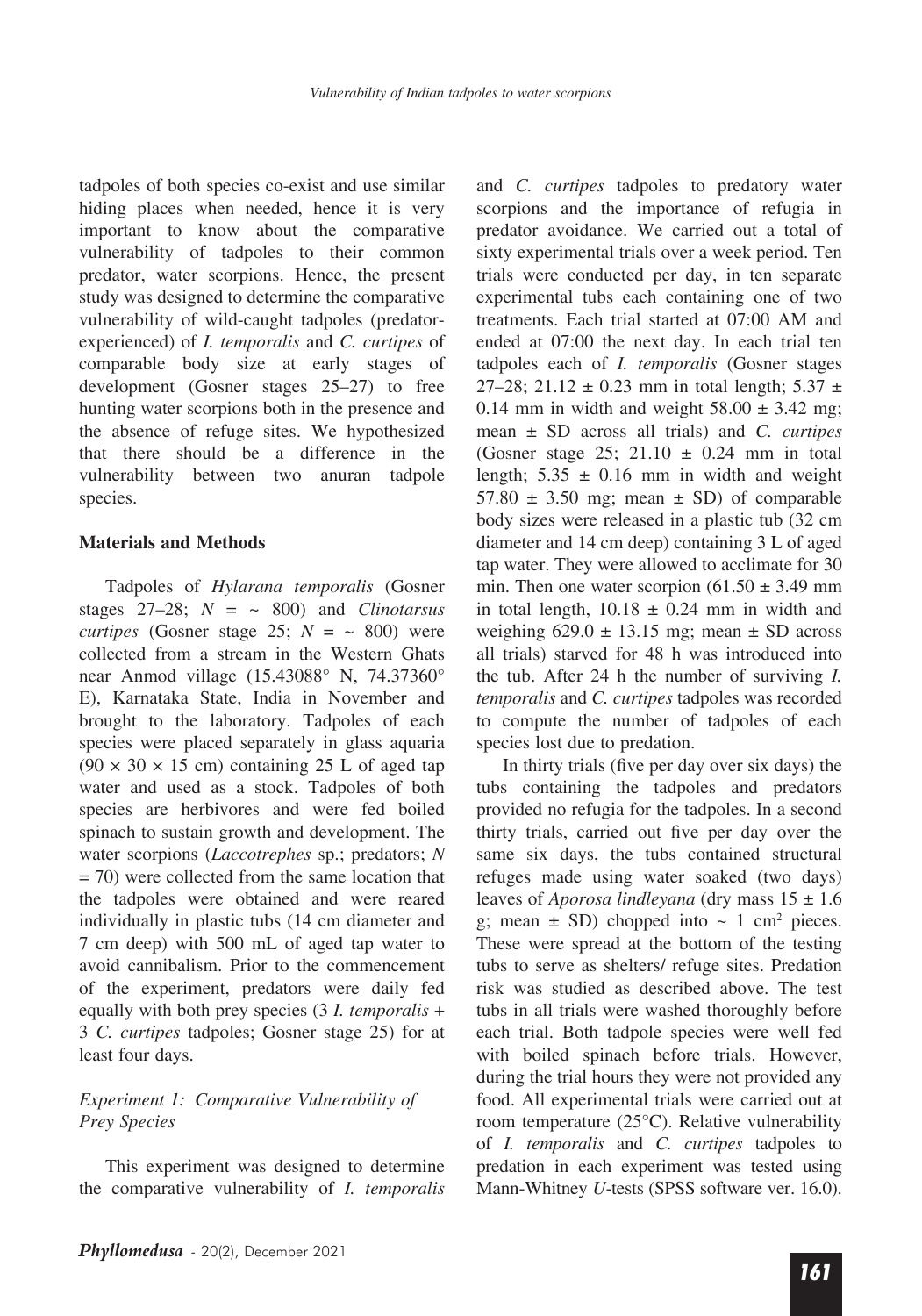## *Experiment 2: Burst Swimming Speed of Prey Tadpoles*

The vulnerability of the prey species (*I. temporalis* and *C. curtipes* tadpoles) to predation by water scorpion differed significantly (Experiment 1). It was thus of interest to know the differences in the swimming speeds between the prey species. To determine  $V_{\text{max}}$ , a single test tadpole (either *I. temporalis* or *C. curtipes*) of comparable body size (see expt. 1) was placed in a plastic tub (20 cm diameter and 10 cm deep) filled with aged tap water to a depth of  $2.5 \text{ cm}$  and left undisturbed for 5 min to adjust to new conditions. A handycam (Sony, DCR-SR300/E) was positioned above the tub to record activity in the entire tub. The handycam was connected to a computer with the Ethovision Video Tracking System (Noldus Information Technology, The Netherlands) to track the movements of the test tadpole. After 5 min of acclimation, the test tadpole (either *I. temporalis* or *C. curtipes*) was chased continuously for 1 min by prodding the tail base with a delicate wire as described by Van Buskirk and McCollum (2000). The movement of the tadpole was tracked to determine the  $V_{\text{max}}$ . A

total of 25 trials were carried out for both tadpole species with a new test tadpole of each species every time. Both tadpole species were well fed with boiled spinach before trials. The  $V_{\text{max}}$  of two tadpole species was compared by Mann-Whitney *U-*test (SPSS software ver. 16.0).

## **Results**

## *Experiment 1: Comparative Vulnerability of Prey Species*

Either in the absence or presence of refuge sites significantly higher numbers of *C. curtipes* tadpoles fell prey to water scorpions as compared to *I. temporalis* tadpoles (Table 1). Predation risk of tadpoles of both species was affected significantly by the presence of refuge sites. The vulnerability of both tadpole species was lower where refuge sites were available (Table 1).

## *Experiment 2: Burst Swimming Speed of Prey Tadpoles*

There was a significant difference in the swimming speed between tadpoles of the two

**Table 1.** Number of prey tadpoles (mean ± SE) of *Indosylvirana temporalis* and *Clinotarsus curtipes* consumed by the predator, *Laccotrephes* sp., in a 24 h trial period (*N* = 30 trials. # Mann-Whitney *U-*test; \* indicates significant difference between two treatments.

| <b>Treatment</b>            | <b>Tadpoles consumed</b>   |                            | U and $p$ values <sup>#</sup> |
|-----------------------------|----------------------------|----------------------------|-------------------------------|
|                             | Indosylvirana temporalis   | Clinotarsus curtipes       |                               |
| Without refuge sites        | $2.60 \pm 0.23$            | $4.03 \pm 0.40$            | $U = 268.0, p < 0.05^*$       |
| With refuge sites           | $1.43 \pm 0.21$            | $2.53 \pm 0.27$            | $U = 256.0, p < 0.05^*$       |
| U and p values <sup>#</sup> | $U = 229.5$ , $p < 0.05^*$ | $U = 265.5$ , $p < 0.05^*$ |                               |

**Table 2.** Burst swimming speed ( $V_{\text{max}}$ ; mean ± SE) of *Indosylvirana temporalis* and *Clinotarsus curtipes* tadpoles (N = 25 trials). #Mann-Whitney U test; \*indicates significant difference between two species.

| <b>Species</b>              | $V_{\text{max}}$ (cm/s)  |
|-----------------------------|--------------------------|
| Indosylvirana temporalis    | $30.78 \pm 1.24$         |
| Clinotarsus curtipes        | $24.73 \pm 1.01$         |
| U and p values <sup>#</sup> | $U = 147.50, p < 0.05^*$ |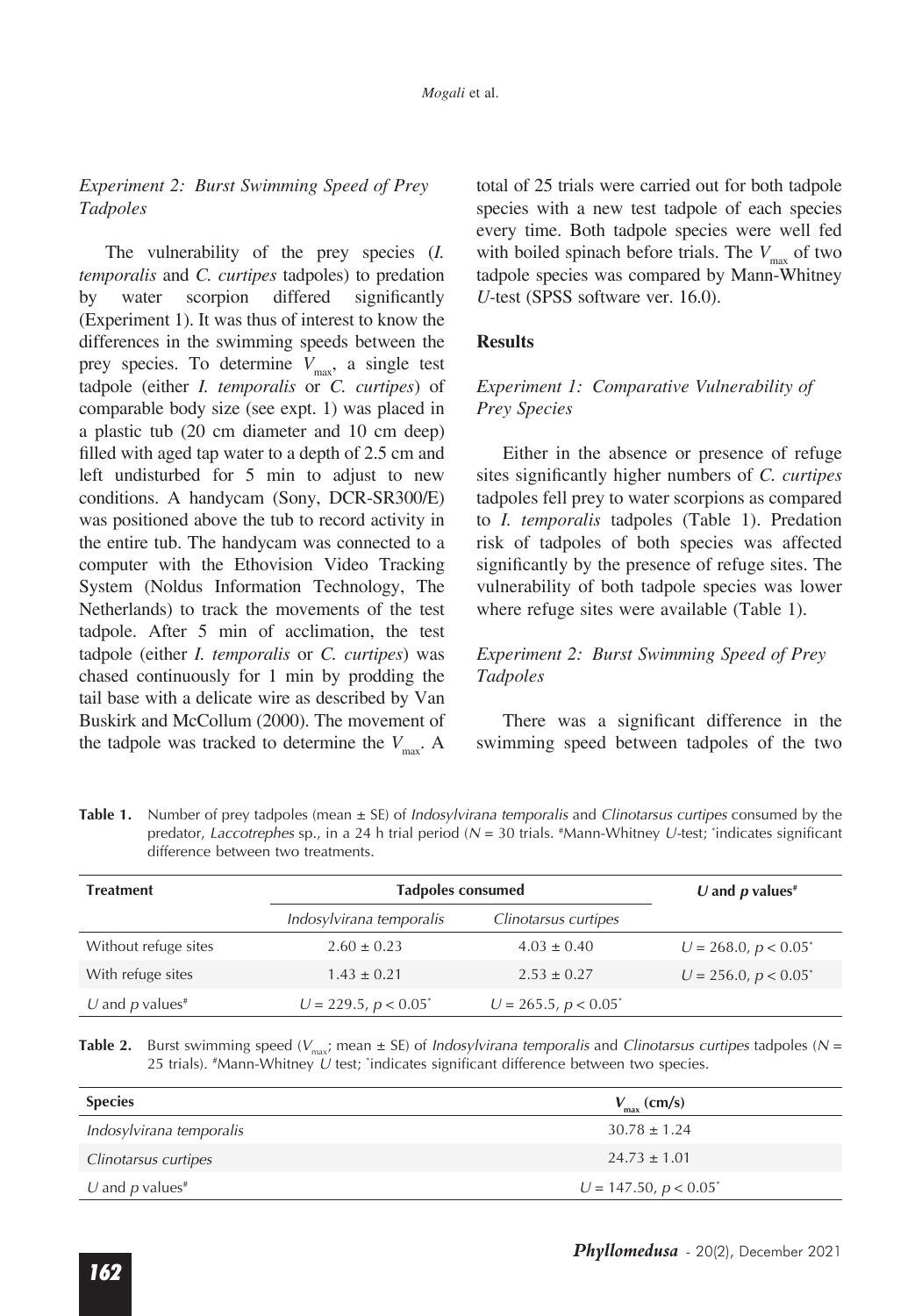species. The *I. temporalis* tadpoles exhibited a greater  $V_{\text{max}}$  (30.78 cm/s) than that of the *C*. *curtipes* (24.73 cm/s) tadpoles (Table 2).

#### **Discussion**

In aquatic environments, most prey organisms including larval anurans live under great predation pressure. This results in the evolution of defense means to escape from predation and promote survival (Schmidt and Amézquita 2001, Relyea 2007). The results of this study showed that in both the absence and the presence of refuge sites, *C. curtipes* tadpoles fell prey to water scorpions more easily than *I. temporalis* tadpoles. A main difference between the two species is the speed of swimming; the  $V_{\text{max}}$  of *C*. *curtipes* tadpoles is lower than that of *I. temporalis* tadpoles. Hence, *C. curtipes* tadpoles are more vulnerable to capture by predators than are *I. temporalis* tadpoles. Our results conform to those of earlier studies (Van Buskirk and McCollum 2000, Dayton *et al.* 2005). It is generally believed that refuge sites reduce predation risk (Nystrom and Abjornsson 2000, Mogali *et al.* 2019). In the present study the vulnerability of both tadpole species was lower where refuge sites were available.

The results of the present study show that *C. curtipes* tadpoles are more vulnerable to predators than those of *I. temporalis.* The present study on comparative vulnerability of tadpoles of *I. temporalis* and *C. curtipes* was conducted only at early larval stages of development (Gosner stages 25-27). The vulnerability of the two species may not be the same throughout the larval period because the tadpoles of *I. temporalis* complete its larval period within 3–4 months (Hiragond and Saidapur 1999, Saidapur 2001, Mogali *et al.* 2016) but those of *C. curtipes* grow to larger body size over very long larval periods i.e., from six months to one year (Saidapur 2001). Further studies comparing the species throughout development are therefore needed. The finding of the present study clearly shows that at early stages of development, *I. temporalis* tadpoles have developed better predator avoidance behavior than that of *C. curtipes* tadpoles.

#### **Acknowledgments**

This study was supported by a grant from the Department of Science and Technology (SP/SO/ AS-38/2009), New Delhi, awarded to BAS and SKS. SMM was supported as a Project Assistant on the project. The study was conducted as per the ethical guidelines of CPCSEA, New Delhi, India (registration no. 639/02/a/CPCSEA).

#### **References**

- Dayton, G. H., D. Saenz, K. A. Baum, R. B. Langerhans, and T. J. DeWitt. 2005. Body shape, burst speed and escape behavior of larval anurans. *Oikos 111:* 582–591.
- Hews, D. K. 1988. Alarm response in larval western toads, *Bufo boreas:* release of larval chemicals by a natural predator and its effect on predator capture efficiency. *Animal Behaviour 36:* 125–133.
- Hiragond, N. C. and S. K. Saidapur. 1999. Description of tadpole *Rana temporalis* from South India. *Current Science 76:* 442–444.
- Hiragond, N. C. and S. K. Saidapur. 2001. Microhabitat choice of tadpoles of seven anuran species. *Current Herpetology 20:* 51–60.
- Hossie, T. J. and D. L. Murray. 2010. You can't run but you can hide: refuge use in frog tadpoles elicits densitydependent predation by dragonfly larvae. Oecologia *163:* 395–404.
- Kiesecker, J. M., D. P. Chivers, and A. R. Blaustein. 1996. The use of chemical cues in predator recognition by western toad tadpoles. *Animal Behaviour 52:* 1237–1245.
- Lima, S. L. and L. M. Dill. 1990. Behavioral decisions made under the risk of predation: a review and prospectus. *Canadian Journal of Zoology 68:* 619–640.
- Mogali, S. M. 2018. Predatory cues influence the behavioral responses and metamorphic traits of *Polypedates maculatus* (Anura: Rhacophoridae). *Asian Herpetological Research 9:* 199–194.
- Mogali, S. M., S. K. Saidapur, and B. A. Shanbhag. 2011. Levels of predation modulate antipredator defense behavior and metamorphic traits in the toad *Bufo melanostictus. Journal of Herpetology 45:* 428–431.